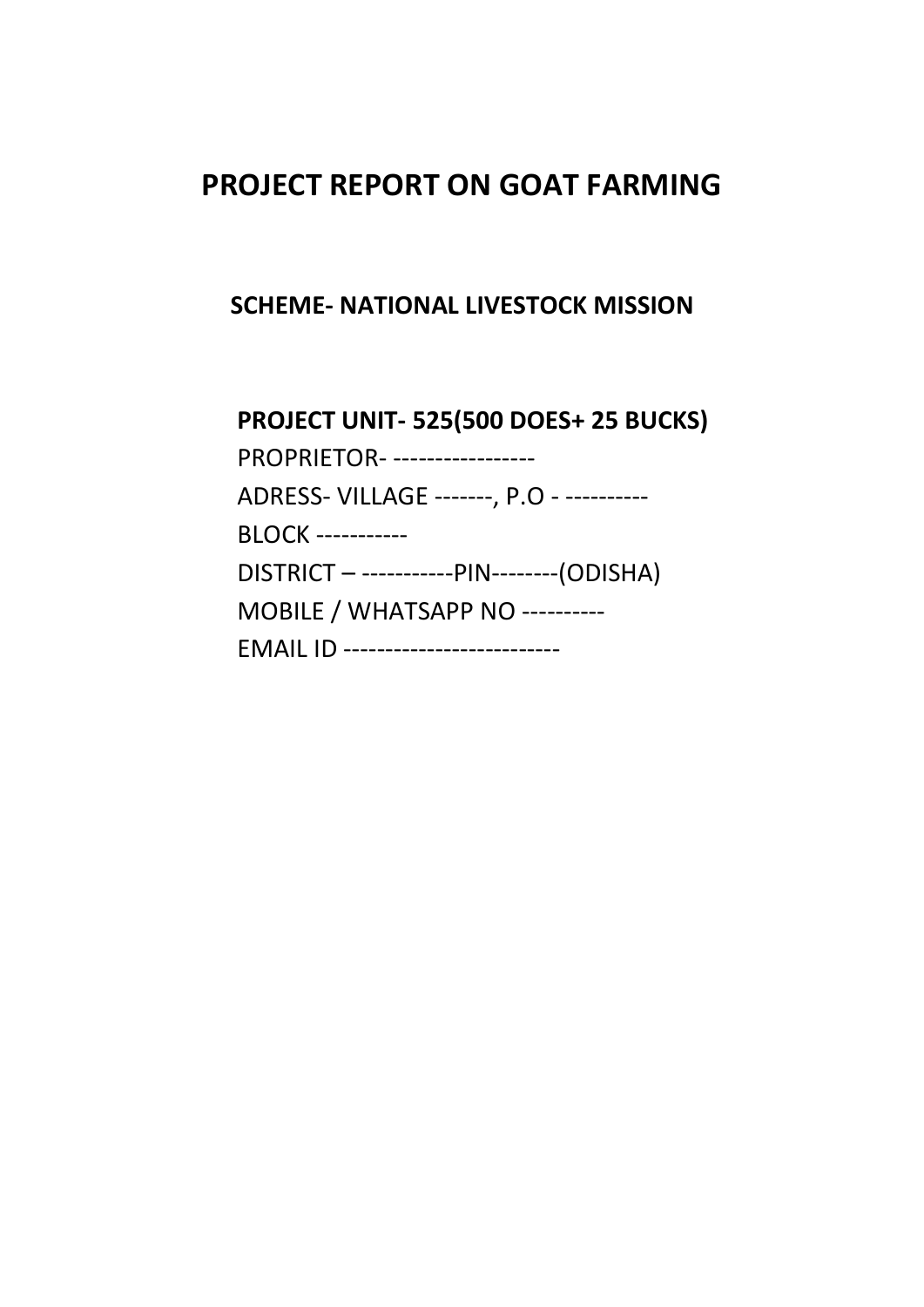PREPARED BY- Dr.-----------------

BVSC and A.H

ReGd. No. - OVC -XXXX

Veterinary Asst. Surgeon, Veterinary Hospital, XXXXXXXXX

Block- XXXX

PIN- XXXXX

DISTRICT- XXXXXXX ODISHA

Mobile- XXXXXXXXX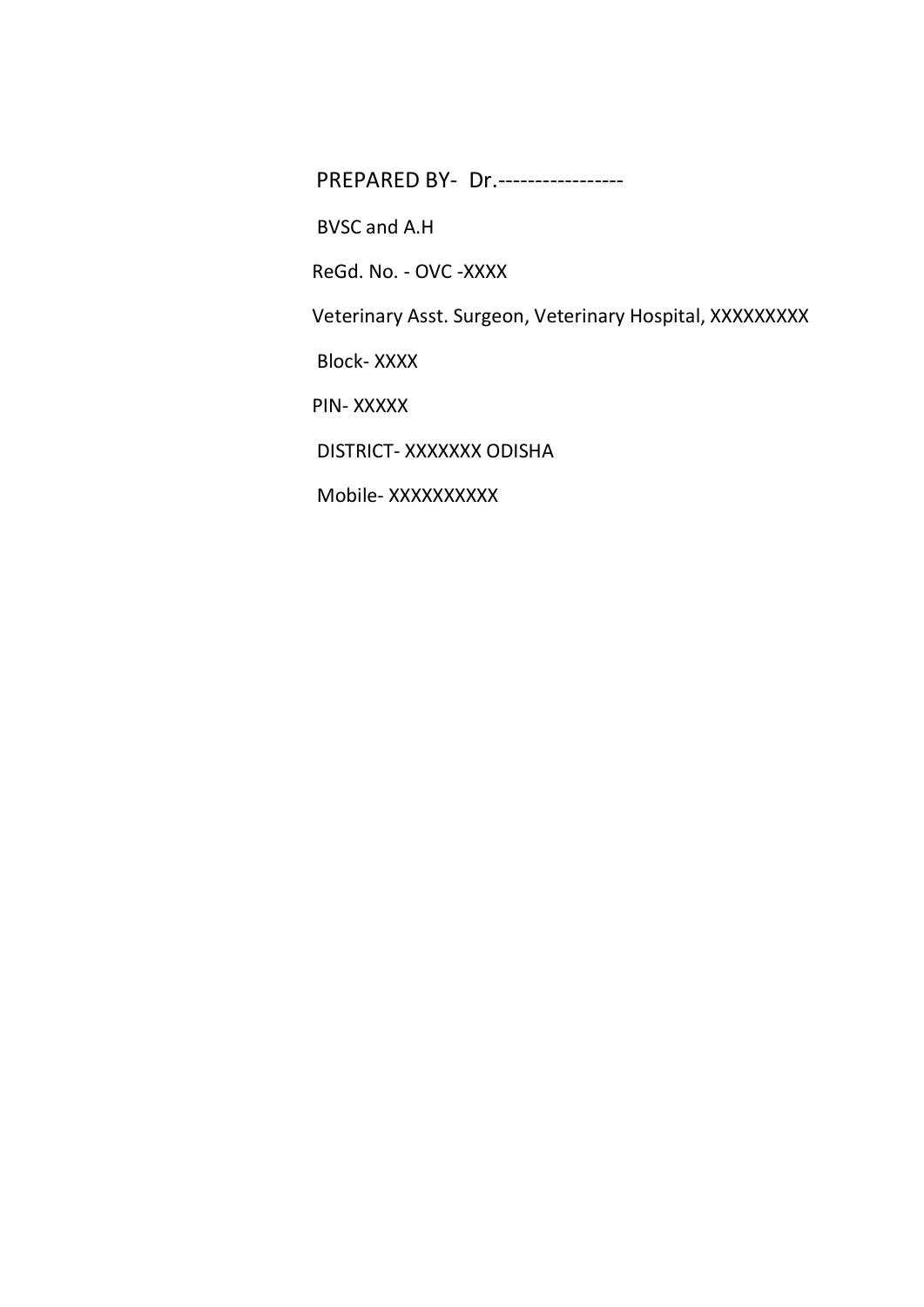#### INTRODUCTION

#### 1.Project description

Goat is a multi-functional animal and plays a significant role in the economy and nutrition of landless, small and marginal farmers in the country. Goat rearing is an enterprise which has been practiced by a large section of population in rural area. Goats are among the main meat-producing animals in India and has huge domestic demand.Benefits of commercial goat farming are many such as Goats are multi-purpose animals which can produce milk, meat, fibre, skin together. Goat Farming require less space, less additional facilities & low management skills. Production costs like infrastructure, feeding and treatment are less. There is market facility for live animals & meat in the localities. Goats can adapt themselves with almost all types of agro-climatic conditions.Goat products like meat and milk has no religious taboo & widely accepted forconsumption.

In present time, goat rearing under intensive and semi-intensive system for commercial production has been gaining momentum. A number of commercial goat farms have been established in different regions of the country.

## 2.Project Location

The Goat Farm is to be constructed at the village-Dahibhata, Block - Nandahandi, Post - Nabarangpur, District Nabarangpur, Odisha. The given location is only 1 km away from the Borigumma-Bargarh National Highway (NH-201) and only 5 km away from Nabarangpur Town, where assured market round the year is available. It is easily accessible to the main road, due to the availability of a good pitch road.

(The applicant will customize the location as per need of the project)

### 3.Housing

The houses will be semi-closed type & orientation will be East- West direction. There will be sloppy roof for the comfort of the goats.

- 1. Maximum length of shed = 100 ft.
- 2. Width of the shed  $= 15-20$  ft.
- 3. Central height=3 mtrs., Side height= 2 mtrs.
- 4. Height of North & South side walls=1 mtr.( 50% of side height)

 There will be separate houses for keeping different category of goats such as - (dry, pregnant, lactating, sick bucks & kids). Shed premises will have sufficient plantation which protects the animals from direct wind & scorching sun during summer. At least 2 trees in each paddock will be planted.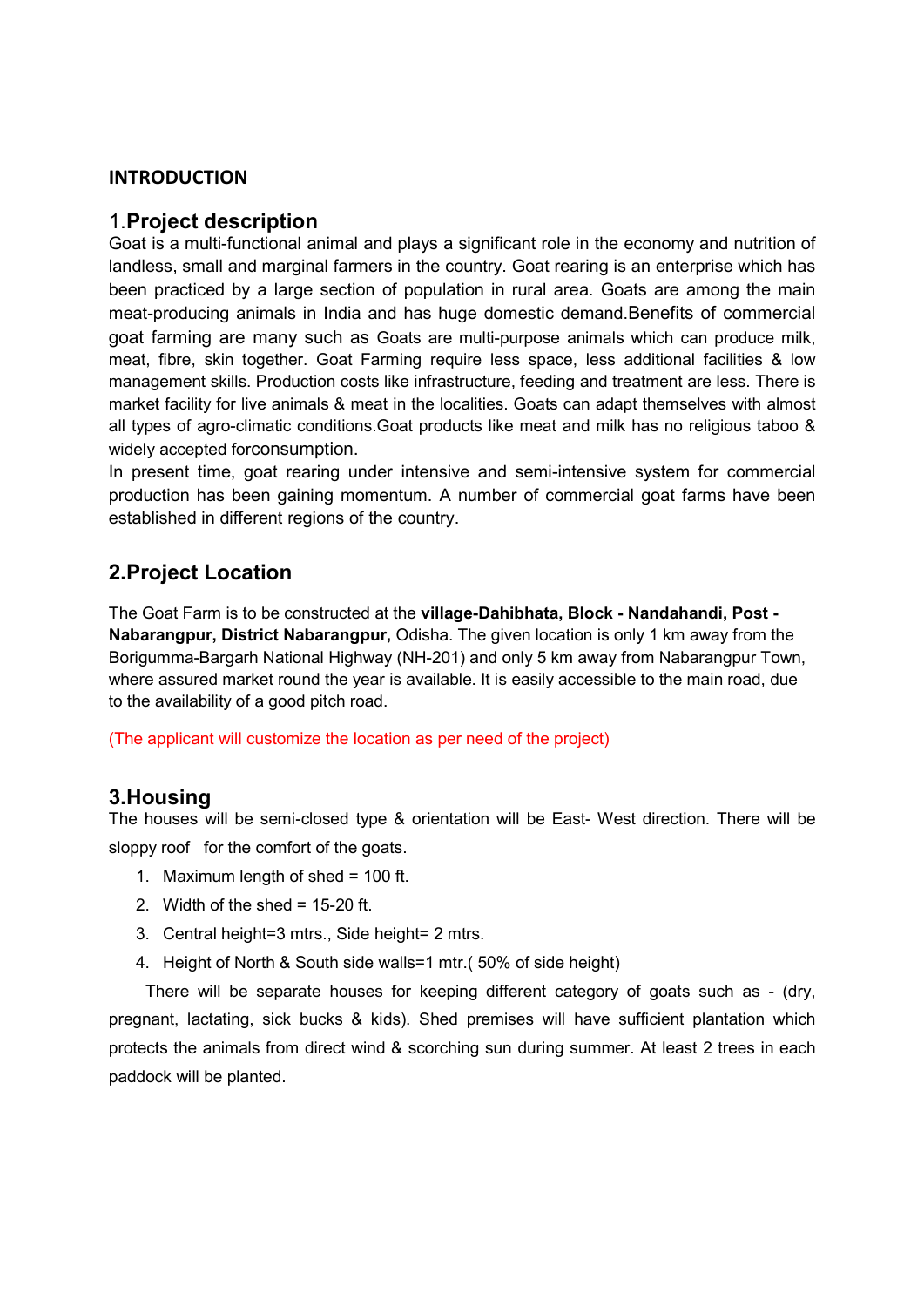Housing will be constructed on a raised platform (about 1 meter height from ground level). Pakka building by establishing concrete pillars will be constructed for durability. Elevated platform will be made of wooden material/ fiber slat. Side walls will be made up of concrete wall and wire mesh. Roof will be of asbestos sheets. Average floor space per adult female is 10 sq.ft, that of adult male is 20 square ft and that of kid is 4 square ft. Floor should have at least 1 cm space between bamboos/wooden planks to allow passage.

#### Feeding Mangers:

 Concrete/brick partition with GI pipe at a distance of 30 cm would be will be constructed Watering:

- 1. For adult: made of concrete/bricks. Size: ID: 4.80x0.90x0.37m.
- 2. For young animals (3-6 Months) : 3.60x0.75x0.30 m.
- 3. For kids (0-3 months) : Plastic tubs of 8-10 litre capacity will be used

(The applicant will customize the house as per need of the project without altering the floor space )

## 4.Feed & Fodder cultivation

Fertile land with assured irrigation facilities is available so that fodder crops could be successfully raised and abundant good quality green fodders will be made available for animal feeding throughout the year.

### 5.Water

Good quality fresh water for animal drinking and for the cleaning, washing etc.is available.River Sona is flowing 300 meter away. There is also a pond near the proposed site.

(The applicant will customize the water sourceto provide clean and safe drinking water.)

#### 6.Labour

Honest, economic and regular supplies of labors are available in the project area.

#### 7.Veterinary aid

Veterinary aid facilities are available near the proposed goat farm.

#### 8. Market potential

Most of the people of Odisha are meat eaters which is approximately 80% of the total population. They prefer goat meet than any other meat or chicken. In all ceremonies, people like goat meatintheir menu. So, market demand of goat meat is high Purchasing power of the people is on the rise and there is a distinct shift in consumption patterns, Non-Veg now becoming almost an essential part of the diet. Mutton is relished by people more than chicken or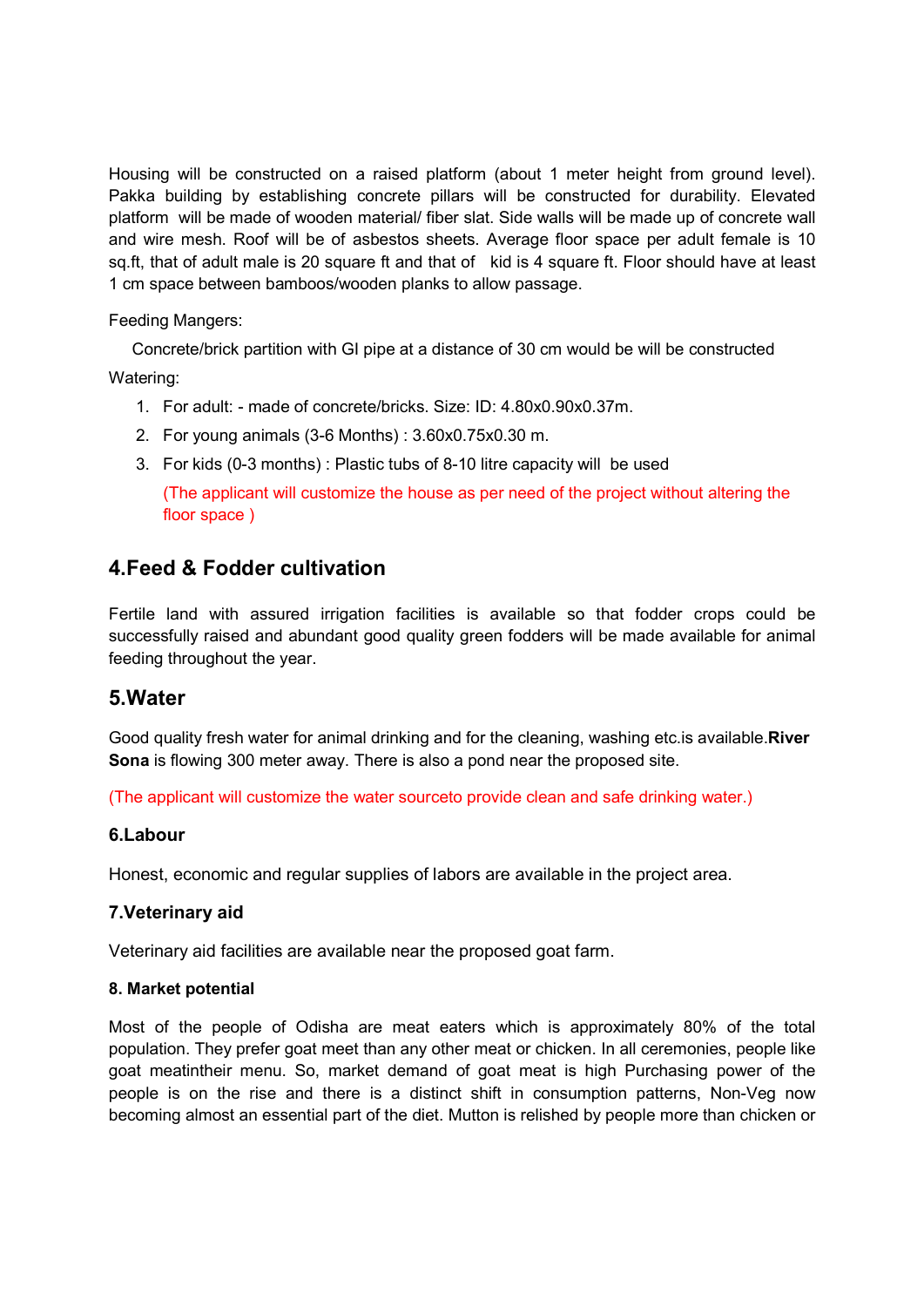beef /pork (Consumed by a select section). Availability of Mutton is less than the demand. It requires smaller investments and is not as risky a business proposition as compared to Dairy. Sale of goats/goat meat is never a problem for the above-mentioned reasons. India occupies first position in terms of goat population and milk production. The demand for goat meat is increasing faster than the growth in goat population. Goat plays a significant role in providing supplementary income and livelihood to millions of resource poor farmers and landless labourers of rural India

#### 9.Export Potential

The scope for exports too is huge, however for selling goat meat abroad one has to adhere to strict phytosanitary conditions and standards of the respective nation

### Economics of the project

A model economics for goat farming with 525 numbers is given below. This is indicative and applicable input and output costs and the parameters observed at the field level may be incorporated. An entrepreneur willing to establish goat farm of 525 Capacity may refer this project report and customize the same asper the local condition, since the Techno-Economic parameters may differ on a case by case basis.

#### A. BASIS AND PRESUMPTIONS.

|                | Techno-economic parameters               |          |                     |  |  |  |  |  |
|----------------|------------------------------------------|----------|---------------------|--|--|--|--|--|
|                | <b>Particulars</b>                       | Unit     | Quantity            |  |  |  |  |  |
| $\mathbf{1}$   | Breed of goat                            |          | <b>Black Bengal</b> |  |  |  |  |  |
| $\overline{2}$ | System of rearing                        |          | Semi Intensive      |  |  |  |  |  |
| 3              | No.of does                               |          | 500                 |  |  |  |  |  |
| 4              | No.of bucks                              |          | 25                  |  |  |  |  |  |
| 5              | Age of maturity                          | months   | $10 - 12$           |  |  |  |  |  |
| 6              | Kiddng Interval                          | months   | 8                   |  |  |  |  |  |
| $\overline{7}$ | No.of kidding                            | Per year | 1.5                 |  |  |  |  |  |
| 8              | Kidding percentage                       | %        | 80                  |  |  |  |  |  |
| 9              | Average litter size(average of           |          | 1.5                 |  |  |  |  |  |
|                | single, twinning, triplet)               |          |                     |  |  |  |  |  |
| 10             | Sex ratio                                |          | 1:1                 |  |  |  |  |  |
| 11             | Mortality of kids                        | %        | 10                  |  |  |  |  |  |
| 12             | Saleable age of kids                     | months   | 11                  |  |  |  |  |  |
| 13             | Payback period 6 years                   |          |                     |  |  |  |  |  |
|                | including moratorium for the $1st$ year. |          |                     |  |  |  |  |  |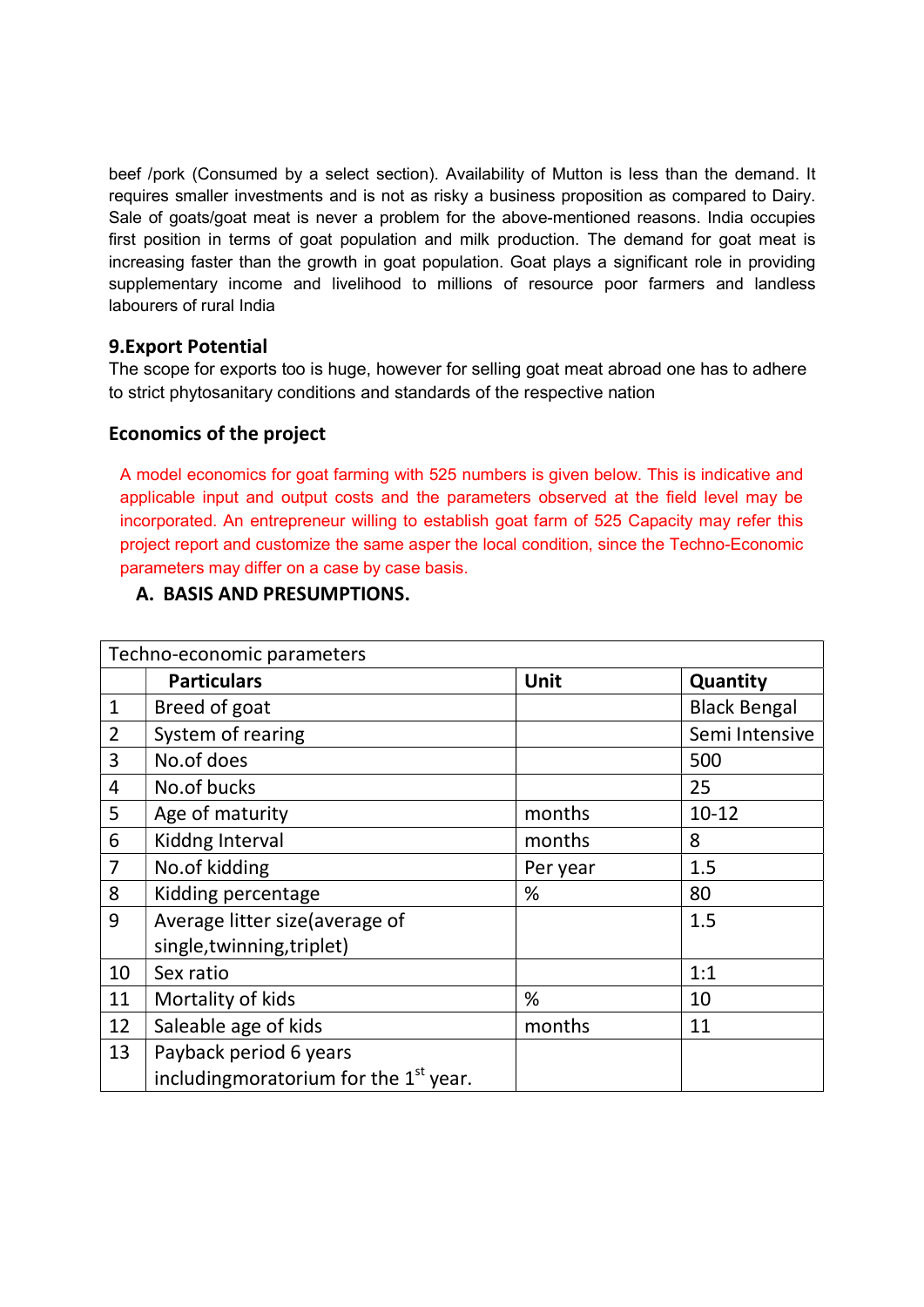| <b>Expenditure norms</b> |                                                    |           |                |  |  |  |  |  |
|--------------------------|----------------------------------------------------|-----------|----------------|--|--|--|--|--|
| $\mathbf{1}$             | Space requirement per head for buck                | Sq. Ft    | 20             |  |  |  |  |  |
| $\overline{2}$           | Space requirement per head for doe                 | Sq. Ft    | 10             |  |  |  |  |  |
| 3                        | Space requirement per head for kid                 | Sq. Ft    | 04             |  |  |  |  |  |
| 4                        | Cost of construction of shed for buck, doe and kid | Rs/Sq Ft  | 300            |  |  |  |  |  |
| 5                        | Cost of doe(Female)                                | <b>Rs</b> | 8000           |  |  |  |  |  |
| 6                        | Cost of one buck                                   | <b>Rs</b> | 10000          |  |  |  |  |  |
| $\overline{7}$           | No of unskilled labour                             | nos       | 03             |  |  |  |  |  |
| 8                        | Cost of semi skilledlabour per annum               | <b>Rs</b> | 72000          |  |  |  |  |  |
| 9                        | Cost of chaff cutter 2                             | <b>Rs</b> | 20000          |  |  |  |  |  |
| 10                       | Requirement of concentrate feed(adult              | <b>Kg</b> | 7.5            |  |  |  |  |  |
|                          | animal/month)                                      |           |                |  |  |  |  |  |
| 11                       | Requirement of concentrate feed(kid/month)         | Kg        | $\overline{3}$ |  |  |  |  |  |
| 12                       | Rate of concentrate/Kg                             | <b>Rs</b> | 20             |  |  |  |  |  |
| 13                       | Miscellaneous expendinturei.e Veterinary aid,      | <b>Rs</b> | 10000          |  |  |  |  |  |
|                          | /animal/year                                       |           |                |  |  |  |  |  |
| 14                       | Electricity and water supply                       | Rs per    | 3000           |  |  |  |  |  |
|                          |                                                    | month     |                |  |  |  |  |  |
| 15                       | Rate of interest for bank loan.                    | %         | 12             |  |  |  |  |  |
| 16                       | Own contribution in project cost                   | %         | 25             |  |  |  |  |  |
| <b>Income norms</b>      |                                                    |           |                |  |  |  |  |  |
| $\mathbf{1}$             | Sale price of buck (at the age of 11 months)       | <b>Rs</b> | 8000           |  |  |  |  |  |
| $\overline{2}$           | Sale price of doe (at the age of 11 months)        | <b>Rs</b> | 6000           |  |  |  |  |  |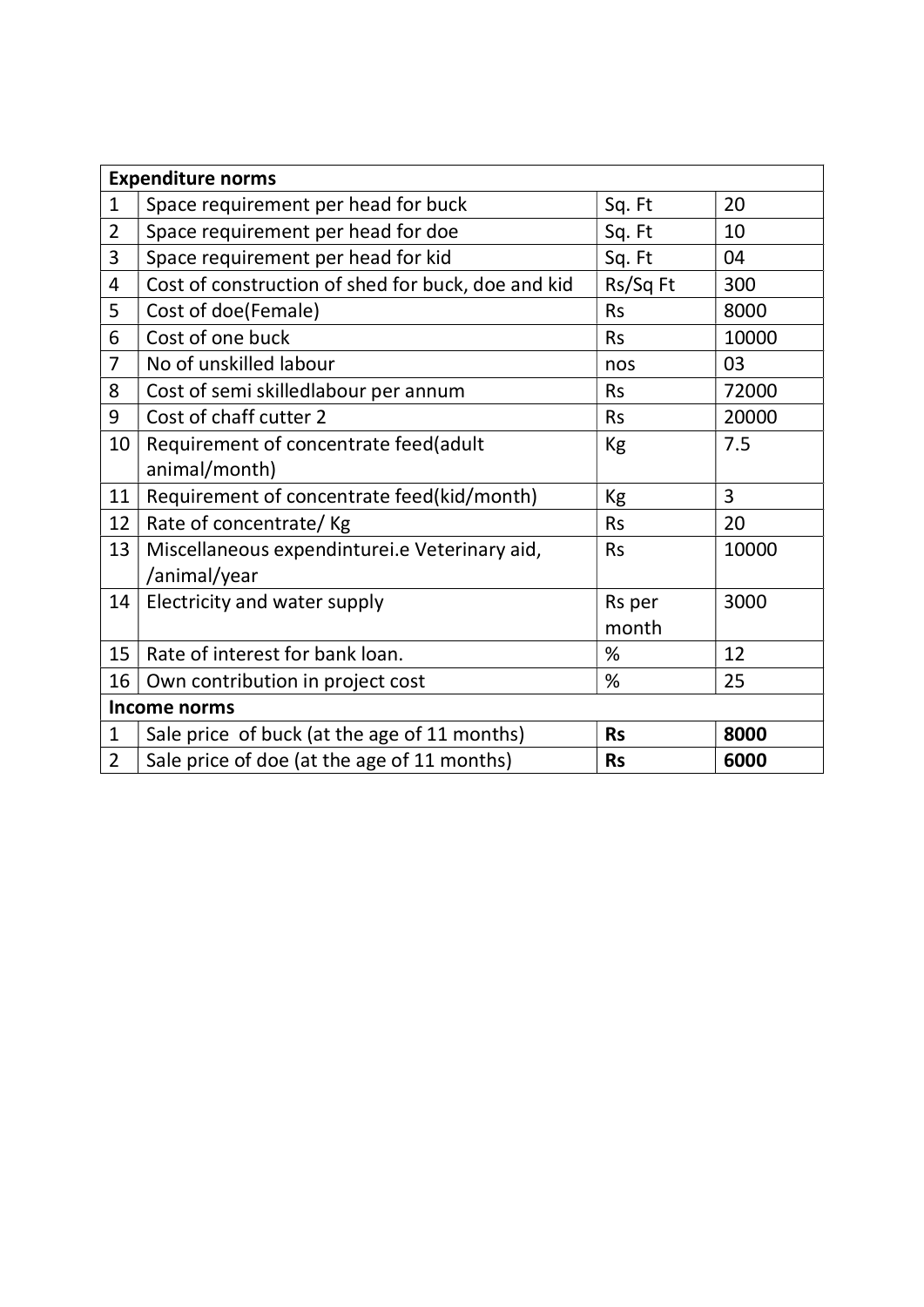| SI.                   | <b>PARTICULARS</b>                                          | <b>UNIT</b> | UNIT/RS | <b>QUANTITY</b> | <b>AMOUNT(Rs)</b> |  |  |  |  |
|-----------------------|-------------------------------------------------------------|-------------|---------|-----------------|-------------------|--|--|--|--|
|                       | <b>No</b>                                                   |             |         |                 |                   |  |  |  |  |
| <b>1 CAPITAL COST</b> |                                                             |             |         |                 |                   |  |  |  |  |
| $\mathbf{1}$          | Land                                                        |             |         |                 | Own               |  |  |  |  |
| $\overline{2}$        | Site development                                            |             |         |                 | 100000            |  |  |  |  |
| 3                     | Cost of does                                                | No          | 8000    | 500             | 4000000           |  |  |  |  |
| 4                     | Cost of bucks                                               | No          | 10000   | 25              | 250000            |  |  |  |  |
| 5                     | Shed of does                                                | Sq.Ft       | 300     | 5000            | 1500000           |  |  |  |  |
| 6                     | Shed of bucks                                               | Sq.Ft       | 300     | 500             | 150000            |  |  |  |  |
| $\overline{7}$        | Shed of kids (800 kid) and<br>sick pen                      | LS Sq.Ft    | 300     | 3500            | 1050000           |  |  |  |  |
| 8                     | Equipment for feeding                                       | LS          |         |                 | 100000            |  |  |  |  |
| 9                     | Chaff cutter                                                | No          | 10000   | $\overline{2}$  | 20000             |  |  |  |  |
| 10                    | Rope chains                                                 | LS          |         |                 | 10000             |  |  |  |  |
| 11                    | Water storage and<br>distribution                           | LS          |         |                 | 100000            |  |  |  |  |
| 12                    | Contigencies                                                | LS          |         |                 | 200000            |  |  |  |  |
|                       | <b>TOTAL A</b>                                              |             |         |                 | 74,80,000         |  |  |  |  |
| SI.                   | <b>PARTICULARS</b>                                          | <b>UNIT</b> | UNIT/RS | <b>QUANTITY</b> | <b>AMOUNT(Rs)</b> |  |  |  |  |
| <b>No</b>             |                                                             |             |         |                 |                   |  |  |  |  |
|                       | 1 Working capital (Ist year requirement)                    |             |         |                 |                   |  |  |  |  |
| $\mathbf{1}$          | <b>Fodder cultivation</b>                                   | Acre/season | 50000   | $\overline{2}$  | 100000            |  |  |  |  |
| $\overline{2}$        | Concentrate feeds for 02<br>months @7.5 Kg/<br>animal/month | Kg          | 20      | 8000            | 160000            |  |  |  |  |
| 3                     | Cost of concentrate feed<br>for kids @3 Kg/month/kid        | Kg          | 20      | 2500            | 50000             |  |  |  |  |
| 4                     | Wages of labour per annum                                   | Per labour  | 72000   | 3               | 216000            |  |  |  |  |
| 5                     | Insurance                                                   | $\%$        | 7.5     |                 | 318750            |  |  |  |  |
| 6                     | Miscellaneous Expinditure                                   |             |         |                 | 100000            |  |  |  |  |
| $\overline{7}$        | Electricity and water supply                                |             |         |                 | 35000             |  |  |  |  |
| 8                     | <b>Transport charges</b>                                    |             |         |                 | 10000             |  |  |  |  |
|                       |                                                             |             |         |                 |                   |  |  |  |  |
| <b>TOTAL B</b>        | 9,89,750                                                    |             |         |                 |                   |  |  |  |  |
|                       | <b>TOTAL PROJECT COST (A+B)</b>                             |             |         |                 | 84,69,750         |  |  |  |  |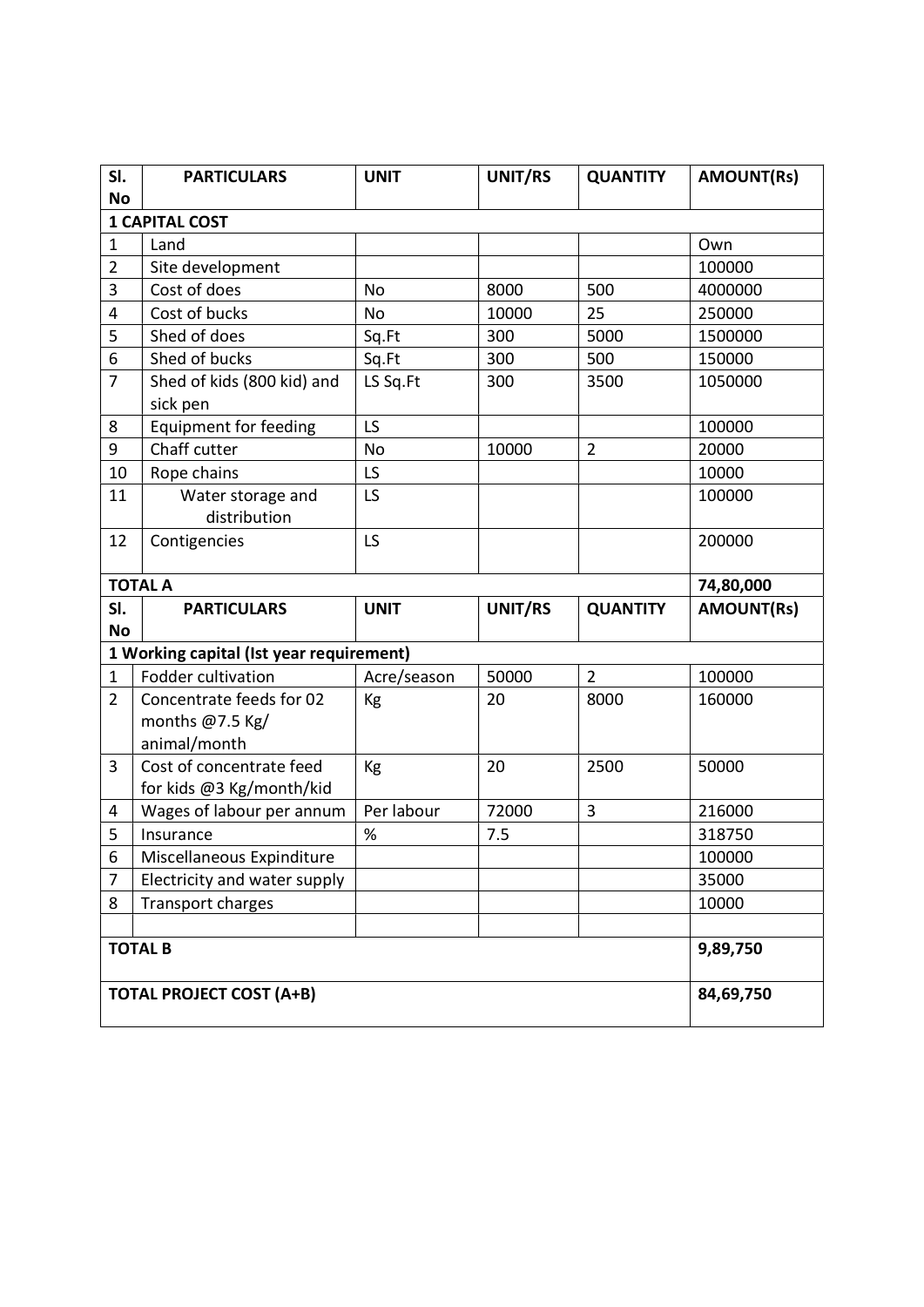## Means of finance

| <b>Particulars</b>                                                        | Unit | <b>Unit Rate</b> | <b>Amount Rs</b> |  |  |  |  |  |
|---------------------------------------------------------------------------|------|------------------|------------------|--|--|--|--|--|
| <b>Term Loan</b>                                                          | %    | 80               | 6775800.00       |  |  |  |  |  |
| <b>Own contribution</b>                                                   | %    | 20               | 1693950.00       |  |  |  |  |  |
|                                                                           |      | <b>Total</b>     | 8469750.00       |  |  |  |  |  |
| Subsidy entitlement@ 50% at capital cost (Rs. 7480000)=<br>Rs.37,40,000/- |      |                  |                  |  |  |  |  |  |

# Projected performance & Profitability

| 1. FLOCK PRODUCTION CHART                               |                            |                                 |         |          |         |        |      |  |  |
|---------------------------------------------------------|----------------------------|---------------------------------|---------|----------|---------|--------|------|--|--|
| SI                                                      | Particulars                | I year                          | II year | III year | IV year | V year | VI   |  |  |
| no                                                      |                            |                                 |         |          |         |        | year |  |  |
| $\mathbf{1}$                                            | Nos of kidding/year        | 1.5                             | 1.5     | 1.5      | 1.5     | 1.5    | 1.5  |  |  |
|                                                         | No of kid/litter           | 1.5                             | 1.5     | 1.5      | 1.5     | 1.5    | 1.5  |  |  |
| $\overline{2}$                                          | Nos of kids born           | 900                             | 900     | 900      | 900     | 900    | 900  |  |  |
| 3                                                       | Nos of kids died (kid      | 100                             | 100     | 100      | 100     | 100    | 100  |  |  |
|                                                         | mortality approx $@10\%$ ) |                                 |         |          |         |        |      |  |  |
| $\overline{4}$                                          | Nos of adult goat          | 800                             | 800     | 800      | 800     | 800    | 800  |  |  |
| 6                                                       | Nos of animal available    | 800                             | 800     | 800      | 800     | 800    | 800  |  |  |
|                                                         | for sale                   |                                 |         |          |         |        |      |  |  |
|                                                         | 400 male+ 400 female       |                                 |         |          |         |        |      |  |  |
| Kids produced in I year will be sold in II year & so on |                            |                                 |         |          |         |        |      |  |  |
|                                                         | Nos of animal available    | 800<br>800<br>800<br>800<br>800 |         |          |         |        |      |  |  |
|                                                         | for sale                   |                                 |         |          |         |        |      |  |  |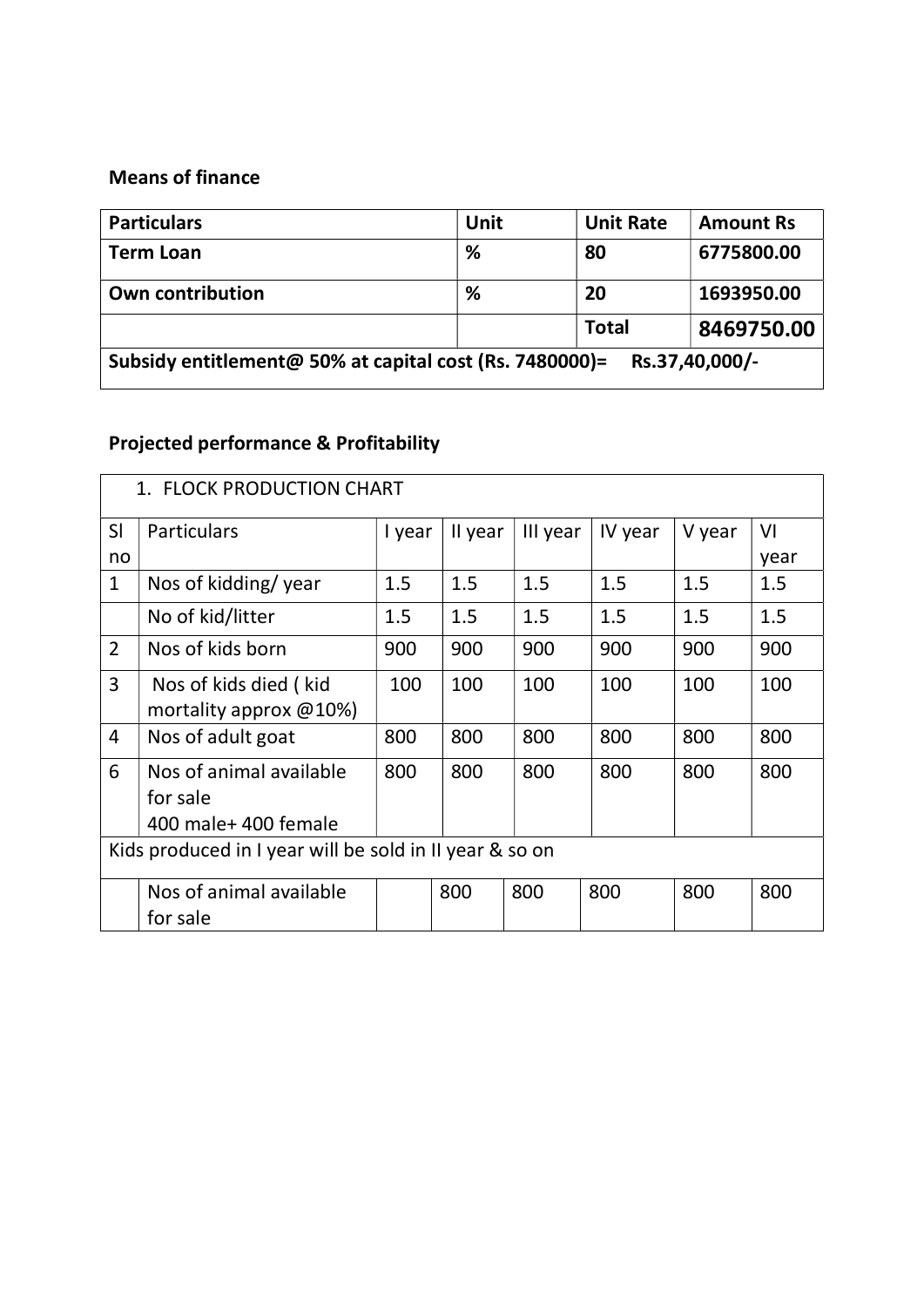## Projected profitability

|   | <b>Particulars</b>                             | unit            | <b>Unit rate</b>      | Qua<br>ntity            | I year    | II Year   | III year  | <b>IV Year</b>     | V Year             | <b>VI Year</b> |         |  |
|---|------------------------------------------------|-----------------|-----------------------|-------------------------|-----------|-----------|-----------|--------------------|--------------------|----------------|---------|--|
| 1 | <b>From sale</b><br>of animal                  |                 | 6000/doe<br>8000/buck | 800                     | 5600000   | 5600000   | 5600000   | 5600000            | 5600000            |                | 5600000 |  |
| 3 | <b>Manure</b>                                  | Ton             | 5000                  | 100                     | 500000    | 500000    | 500000    | 500000             | 500000             |                | 500000  |  |
| 4 | Interest on<br>subsidy @<br>6%                 |                 |                       |                         |           | 224400    | 224400    | 224400             |                    |                |         |  |
| 5 | subsidy                                        |                 |                       |                         |           | 37,40,000 |           |                    |                    |                |         |  |
|   | Total                                          |                 |                       |                         | 6100000   | 10064400  | 6324400   | 6324400            | 6100000            |                | 6100000 |  |
|   | Expenditure<br>В.                              |                 |                       |                         |           |           |           |                    |                    |                |         |  |
|   | Concentrat<br>e feeds                          | Rs/Kg           | 20                    | 8000                    | 160000    | 160000    | 160000    | 16000<br>$\pmb{0}$ | 16000<br>$\pmb{0}$ |                | 160000  |  |
|   | Concentrat<br>e feed for<br>kids               | Rs/Kg           | 20                    | 2500                    | 50000     | 50000     | 50000     | 50000              | 50000              |                | 50000   |  |
|   | Fodder<br>cultivation                          | Acre/year       | 50000                 | $\overline{\mathbf{c}}$ | 100000    | 100000    | 100000    | 100000             | 100000             |                | 100000  |  |
|   | <b>Unskilled</b><br>workers                    | <b>Nos</b>      | 72000                 | 03                      | 216000    | 216000    | 216000    | 216000             | 216000             |                | 216000  |  |
|   | <b>Miscellaneo</b><br>us<br><b>Expenditure</b> | Animal/y<br>ear | 250                   | 525                     | 100000    | 100000    | 100000    | 100000             | 100000             | 100000         |         |  |
|   | Insurance<br>of animals                        |                 |                       |                         | 318750    | 318750    | 318750    | 318750             | 318750             | 318750         |         |  |
|   | Electricity<br>and water<br>supply             |                 |                       |                         | 35000     | 35000     | 35000     | 35000              | 35000              | 35000          |         |  |
|   | <b>Transport</b><br>charges                    |                 |                       |                         | 10000     | 11000     | 12000     | 13000              | 14000              | 15000          |         |  |
|   | <b>TOTAL</b>                                   |                 |                       |                         | 989750    | 990750    | 991750    | 992750             | 993750             |                | 994750  |  |
|   | <b>Net</b>                                     |                 |                       |                         |           |           |           |                    |                    |                |         |  |
|   | Income                                         |                 |                       |                         | 51,10,250 | 90,73,650 | 53,32,650 | 5331650            | 5106250            |                | 5105250 |  |